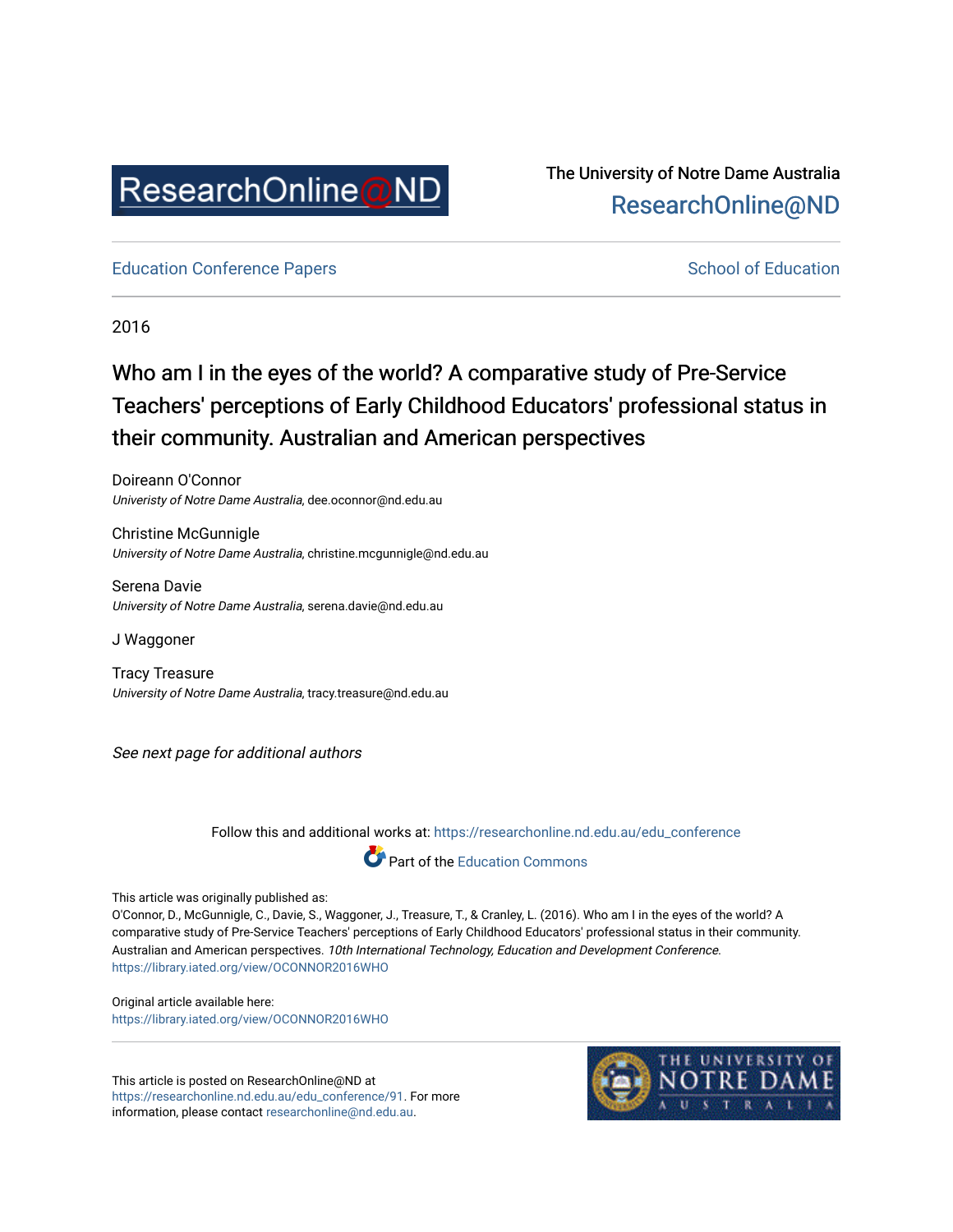## Authors

Doireann O'Connor, Christine McGunnigle, Serena Davie, J Waggoner, Tracy Treasure, and Linda Cranley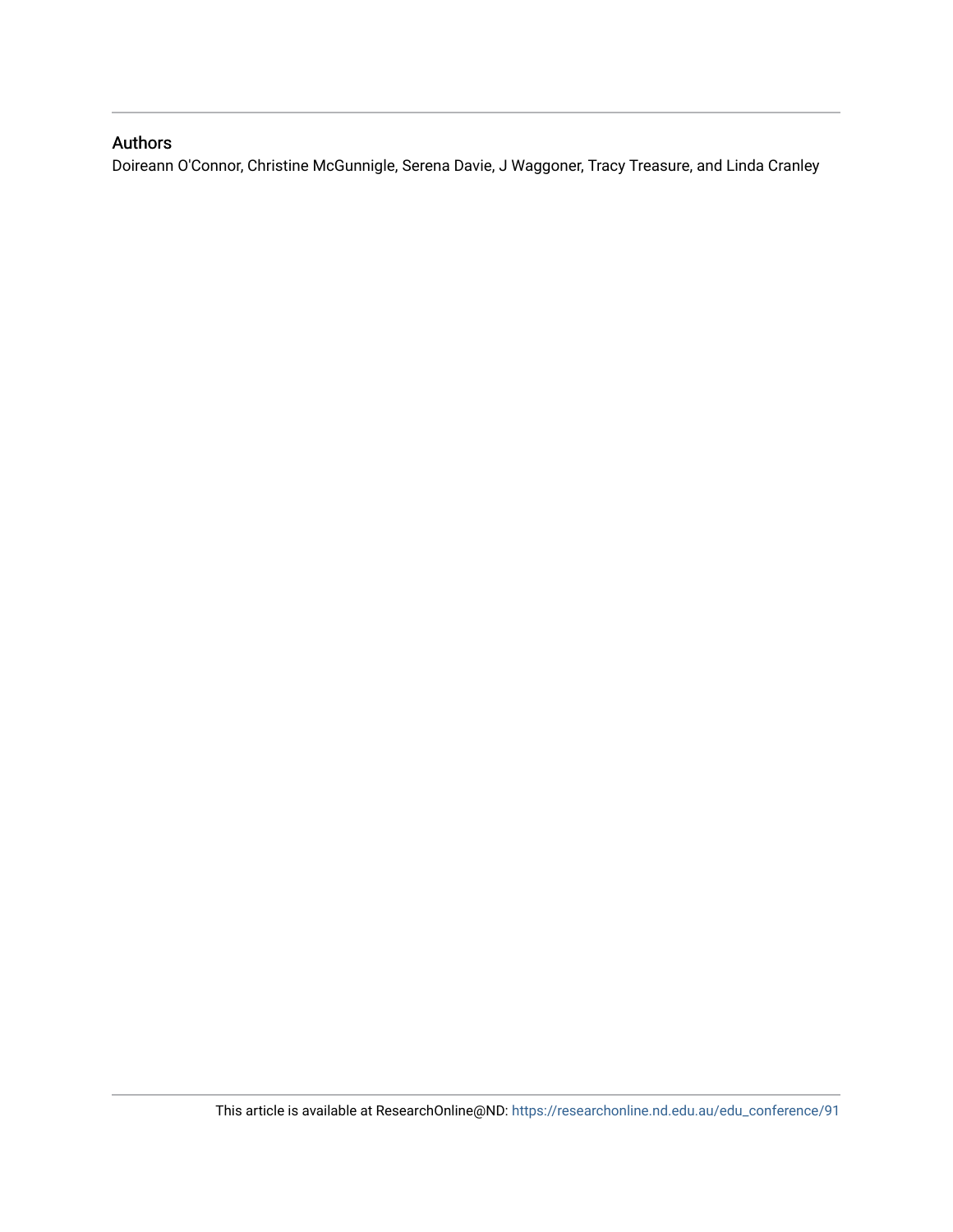This article was originally published IATED Digital Library (cited below according to the digital library indications at: [https://library.iated.org/view/OCONNOR2016WHO\)](https://library.iated.org/view/OCONNOR2016WHO):

Original article available at:<https://library.iated.org/view/OCONNOR2016WHO>

D. O'Connor, C. McGunnigle, S. Davie, J. Waggoner, T. Treasure, L. Cranley (2016) WHO AM I IN THE EYES OF THE WORLD? A COMPARATIVE STUDY OF PRE-SERVICE TEACHERS' PERCEPTIONS OF EARLY CHILDHOOD EDUCATORS' PROFESSIONAL STATUS IN THEIR COMMUNITY. AUSTRALIAN AND AMERICAN PERSPECTIVES, INTED2016 Proceedings, pp. 6996-7000.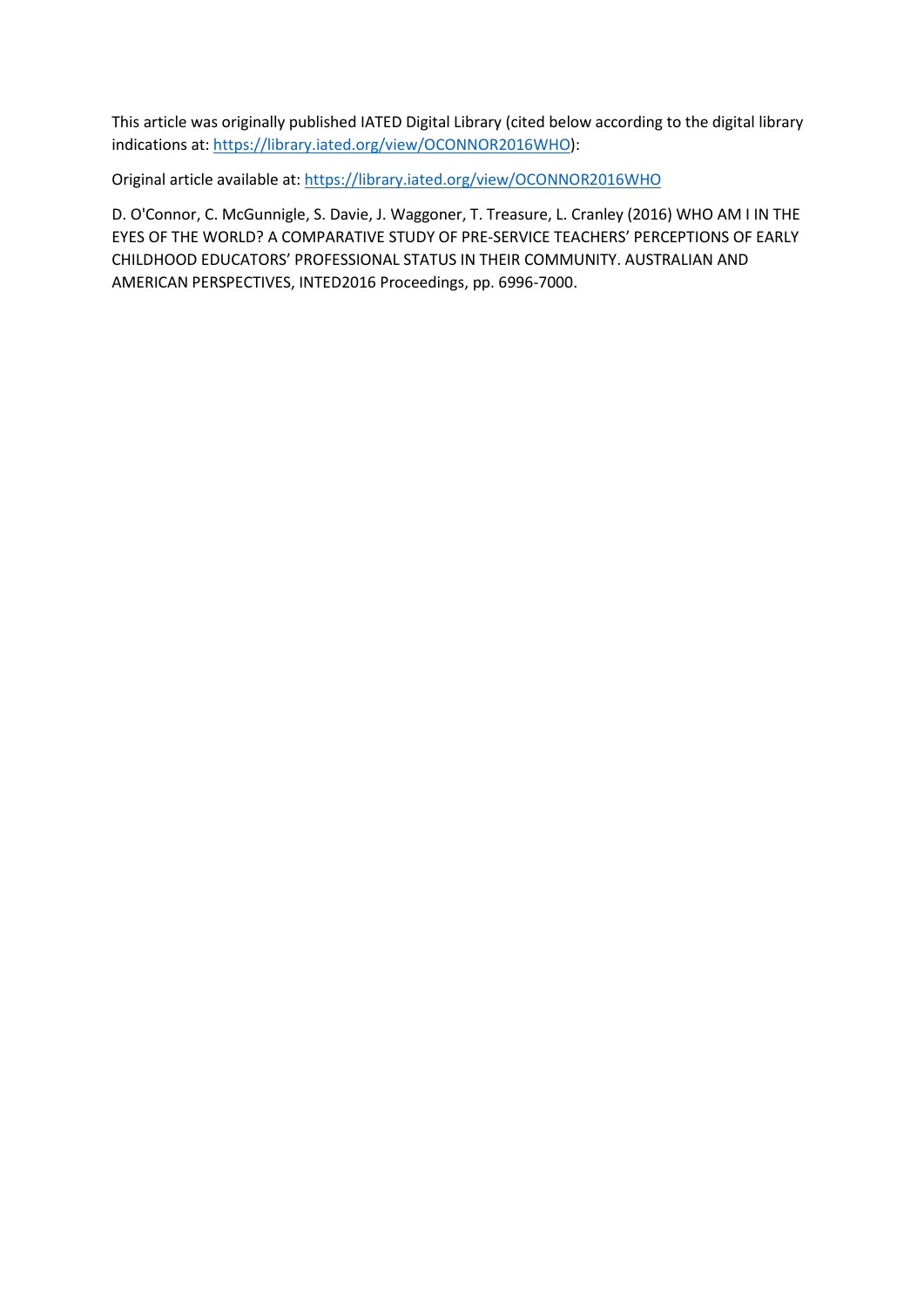# **WHO AM I IN THE EYES OF THE WORLD?**

# **A COMPARATIVE STUDY OF PRE-SERVICE TEACHERS' PERCEPTIONS OF EARLY CHILDHOOD EDUCATORS' PROFESSIONAL STATUS IN THEIR COMMUNITY.**

## **AUSTRALIAN AND AMERICAN PERSPECTIVES**

*O'Connor, D<sup>1</sup> ., McGunnigle, C<sup>2</sup> ., Davie, S<sup>3</sup> ., Waggoner, J<sup>4</sup> ., Treasure, T<sup>5</sup> . &* 

*Cranley, L<sup>6</sup> . The University of Notre Dame (AUSTRALIA) The University of Notre Dame (AUSTRALIA) The University of Notre Dame (AUSTRALIA) Portland University (USA) The University of Notre Dame (AUSTRALIA) The University of Notre Dame (AUSTRALIA)* 

#### **Abstract**

This research provides an insight into the perceptions held by pre-service teachers on the professional status of early childhood educators in their community. As a comparative study, it presents results from both Australian and American perspectives.

It is the first research of its kind in studying pre-service teachers' perceptions of ECEC teacher's status in relation to the Australian context or in comparing perspectives from Australia and the USA.

The paper illuminates on two main points. It presents findings on multiple level pre-service teachers' perceptions of early childhood educators' professional status in their community and also examines how the perceptions gathered from pre-service teachers in Australia compare to those from America, opening the field for cultural and policial analysis and discourse.

This study's significance is deepened within the Australian political landscape as it comes at a time when the Early Childhood Education and Care sector has implemented a new quality framework which prioritises teaching qualifications. The comparative aspect of the study thereby provides rich opportunity for cross cultural analysis in relation to how Early Childhood Educators are viewed within their own broader educational community membership.

Keywords: Teachers, Pre-Service Teachers, Professional Status, Community, Australian and American Comparisons.

#### **1 INTRODUCTION**

Professions are associated with hard work, dedication and determination. Research into perceptions of teaching as a profession show that 91% of respondents believed that teaching is a profession. When asked to define the concept of profession, the two dominant reponses included 44% responding that passion is the key determinant of the term and 39% responding that specific skills underlies the definition of a profession.(Papakonstantinou, Martinez, & Desiderio, 2010). With professional labelling comes professional status. What does that term mean in relation to teachers and what are their perceptions of it? This paper looks at the perceptions of pre-service teachers in America and Australia and showcases their views, it also looks at their perceptions of Early Childhood Teachers as a distinct grouping within their profession.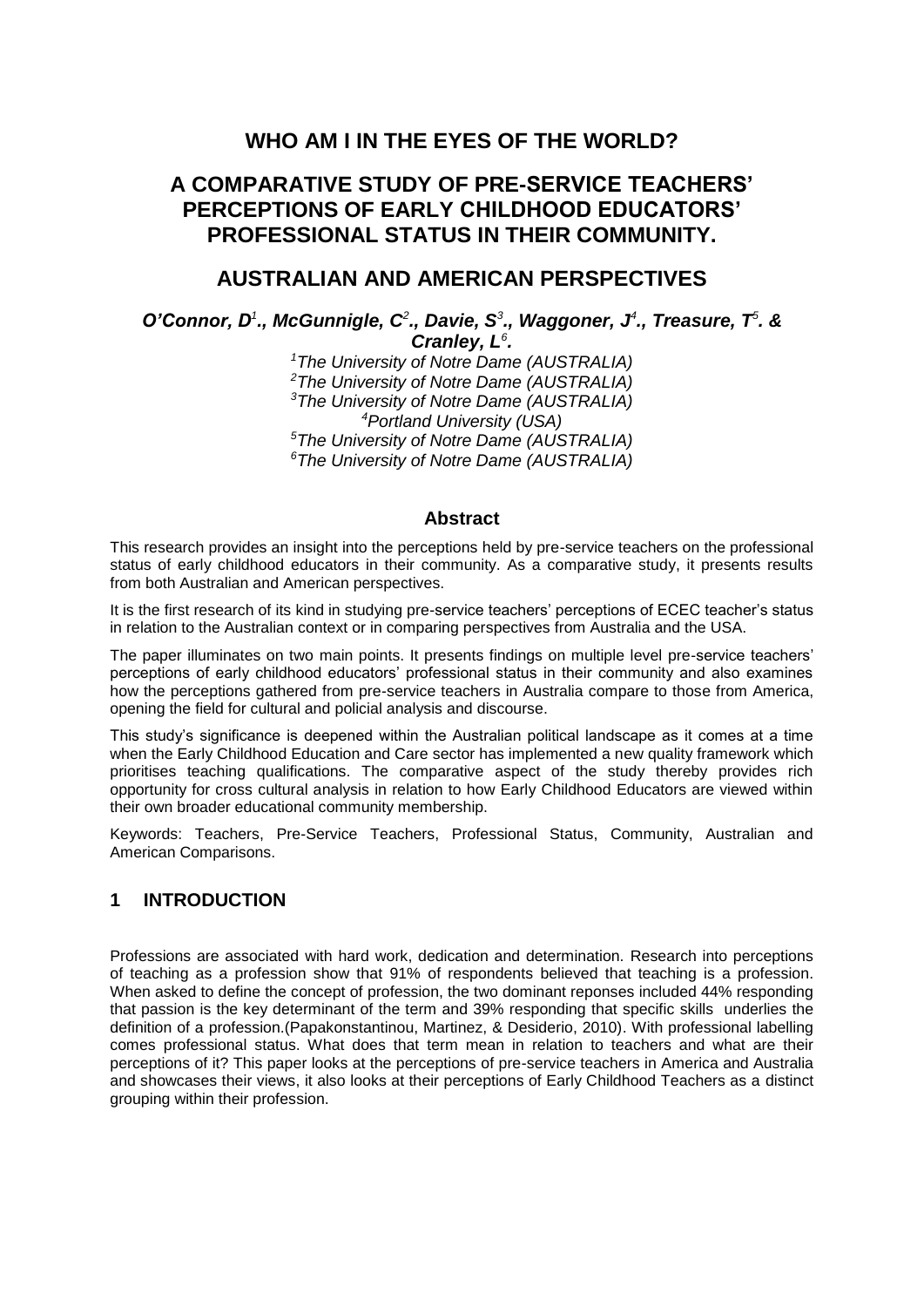## **2 METHODOLOGY**

This research project was carried out using a quantitative approach which sought to uncover the perceptions of Pre-Service Teachers on their professional status. Pre-Service Teachers in both America and Australia participated allowing for comparisons on the differences or similarities that exist within perceptions of Teacher's professional status, between the American and Australian cohorts.

A quantitative approach involved the use of a Likert Scale questionnaire. Quantitative approaches involve the collection of information represented as numerical data (Teddlie & Tashakkori, 2009) and this method was well suited to this study as it allowed a relatively large sample of pre-service teachers' perceptions to be garnered. The use of a Likert scale that contains pre-determined statements is a common quantitative tool as it allows for a systematic approach to data collection (Teddlie & Tashakkori, 2009). The Likert scale utilised in this research contained twenty items and participants rated their response to the item on a scale of one to five. The scale ran from strongly disagree indicated by a '1' to strongly agree indicated by a '5'. As recommended within best practice, the Likert scale questionnaire was trialled and adjusted to ensure maximum clarity and minimum ambiguity (Neuman 2011).

Participants for this research investigation were pre-service teachers, in the final year of their education degree. The pre-service teachers were selected from one university in Australia and one university in America, to allow for a comparative study. Participants were invited to participate during one of their units of study that involved a mix of early childhood, primary/elementary and secondary degree pre-service teachers. Participants were provided with consent forms and the opportunity to complete the Likert scale. A total of 145 pre-service teachers availed of the invitation to participate, across the two universities/two countries.

Data analysis produced statistics. The analysed data was recorded within frequency and percentage graphs to distinguish between the Australian and American perceptions.

This paper presents key findings including how pre-service teachers define Professional Status and the role of trust within perceptions of professional status. In addition, it presents findings relating to their motivations to enter the profession at different levels (to work with different age groups from Early Childhood through to Secondary) and their collective views on the differentiations that the perceive within the professional status allocated to them as a result of this choice.

#### **3 DEFINITIONS OF PROFESSIONAL STATUS. PERCEPTIONS OF THE MEANING OF THE TERM PROFESSIONAL STATUS**

Status is position, importance or standing in society. The status of teachers and the status of teaching are not the same. A high professional status means having the respect of stakeholders and the public at large. It is perceived as being in a position of trust and accountability. Occupational status comes from public prestige or the relative position of the occupation, occupational status which is the category that the occupation falls into and occupational esteem which is the regard held by the general public for the occupation (Hargreaves et al., 2006).

Barriers to teacher's professional status include the number of teachers that are employed, qualifications required, salaries paid, lack of mystique as everyone has been to school as a pupil, lack of entry control to the profession, gender imbalance and number of women in teaching (Hargreaves et al., 2006). A condition known as status panic was identified in the USA in the context of teacher and status anxiety; indicating the importance of professional status among teachers as a prime concern.

A UK study found that 90% teachers who responded rated teaching as medium to low on a 5 point scale of status occupations. Government initiatives to raise the profile of teachers in the UK were associated with the introduction of performance management, new standards for qualifications, and the creation of a career structure. Such policies can be seen as both professionalisation of teaching and removing teachers' autonomy.(Hargreaves et al., 2006). This may prove counterproductive within the longer term as recent research shows that target setting management can get in the way of teachers performing their role. (Fuller et al., 2013).

The teaching profession struggles to identify itself in relation to other professions. Most professions are subject to scrutiny and regulations. Professional organisations oversee doctors and lawyers. Teachers are similarly under the scrutiny of government, the profession, the media as well as parents, school management and students (Fuller et al., 2013). The main forces behind status are largely consider to be power, money and fame or reputation. Secondary drivers are training, skill, expertise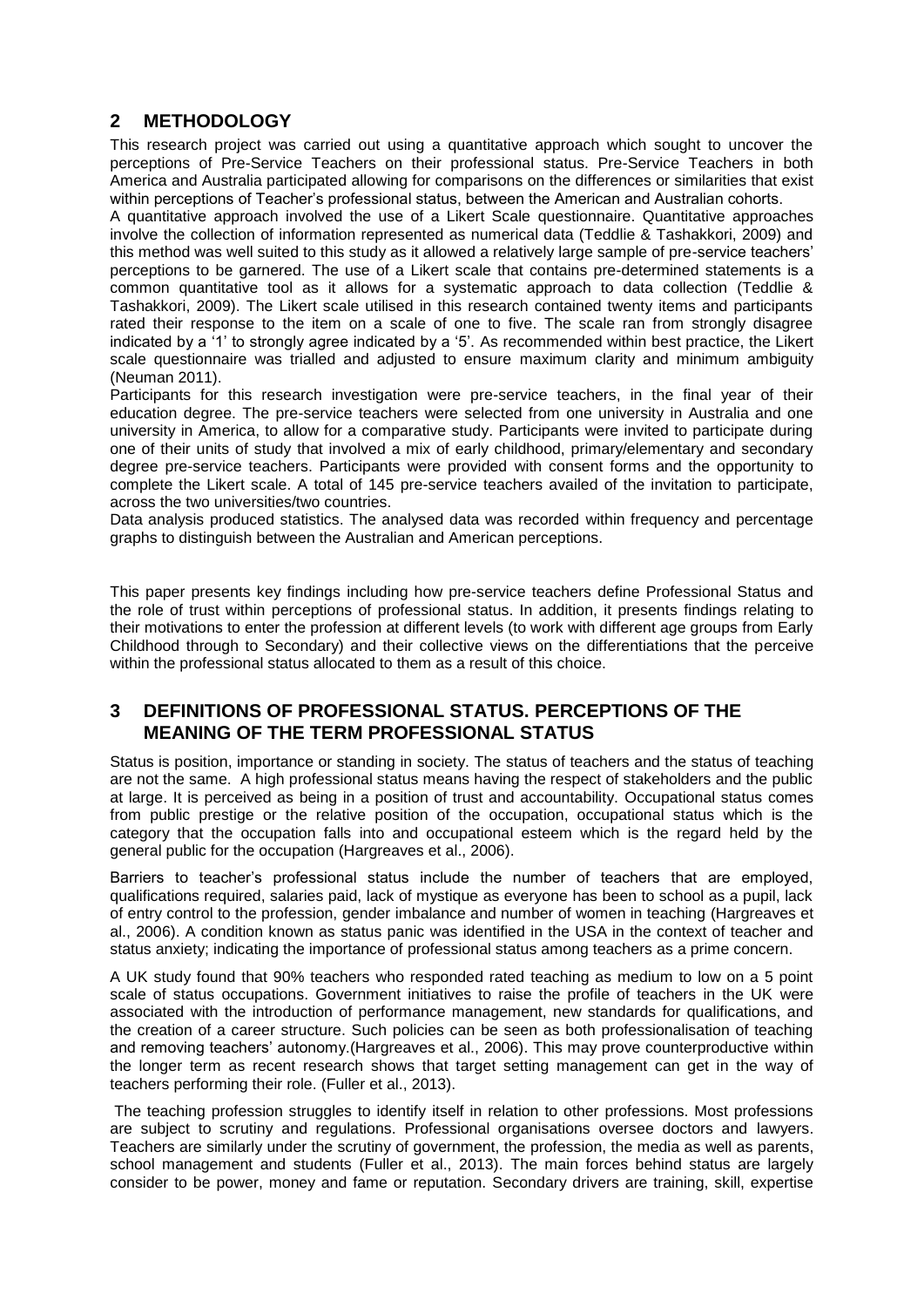and social influence. Teachers are more aligned to the secondary drivers of status, but these do not translate to the primary drivers (Fuller et al., 2013). The participants of this study certainly align more to the secondary drivers with the majority identifying the main component of professional status to be that of trust and respect within the community (77%). The second highest component (59%) was that of making a difference in the world.

#### **4 PROFESSIONAL STATUS, TRUST AND EXEMPLARS OF MORALITY**

The view that teachers are figures of trust within their community is an established one (Wang & Bird, 2011). It is also one which has far reaching effects in the enhancement of children's development within education; both within social and academic outcomes (Lerkkanen, Kikas, Pakarinen, Poikonen, & Nurmi, 2013). Perceptions around the levels of trust they hold also effects teacher's wellbeing and improves their practice. Where trust exists between parents and their child's teacher, both feel valued and engaged within a partnership focused on the child's educational journey (Lerkkanen, Kikas, Pakarinen, Poikonen, & Nurmi, 2013); an outcome which ultimately benefits all parties. It is in our interest then that teacher's retain their traditional role as a figure of trust. Dealing with moral issues is an important part of a teacher's role. The values held by families can be wide and varied. A study (Pantić & Wubbels, 2012) into how teachers perceived their moral role was conducted for the purposes of teacher development in this area. The findings show that Teachers display moral views through their actions in the classroom, for example, in what they pay attention to and their views when talking to students. In the main, Teachers promote critical thinking and independence from a moral perspective amongst students and have the view that teachers should model good conduct.

"Since our profession is a public profession, we are in any case constantly under the eyes of environment, parents, our pupils…What we do, how we dress. I think we need to take care in private life and always bear in mind that we are a moral model" (Pantić & Wubbels, 2012)

Within this study, Pre-Service Teachers in both the USA and Australia agreed that they perceive teacher's to be held in high regard as figures of trust. This was valued by the participants of the study with the majority in both countries citing that this professional status was important to them. The value placed on this was higher among American participants with 87% defining it as important compared to 65% of their Australian counterparts. However, in drilling down deeper into what Pre-Service teachers consider the defining feature of professional status, 77% of participants across both countries cited having the respect of the community.

#### **5. PROFESSIONAL STATUS AS A CAREER MOTIVATOR FOR PRE-SERVICE TEACHERS.**

The existing literature of why Secondary Teachers choose their profession indicates a circuitous that belies a potential lack of strong motivation for the profession. In Roness & Smith's 2009 study they report that the main path to being a secondary teacher is predominantly through post graduate routes. A Norwegian study looking at the motivation of pre-service secondary teachers within post graduate courses found that 25% were uncertain about becoming teachers and chose to complete the course to increase their options in the job market. Of those that had a stronger sense of motivation for the teaching profession, the reasons included a mixture of: having been influenced by others, their own school experiences and work experience that awakened a vocation. Roness & Smith's 2009 study reported that motivations were career related, wanting a rewarding, stable and challenging career and their interest in their specific subject and desire to be immersed within it.

Undergraduate pre-service teachers differ from postgraduates because undergraduates choose teaching as a first choice career. Post graduate students reported wanting to have more options in the job market as reasons for completing their course with only 11% reporting that they had always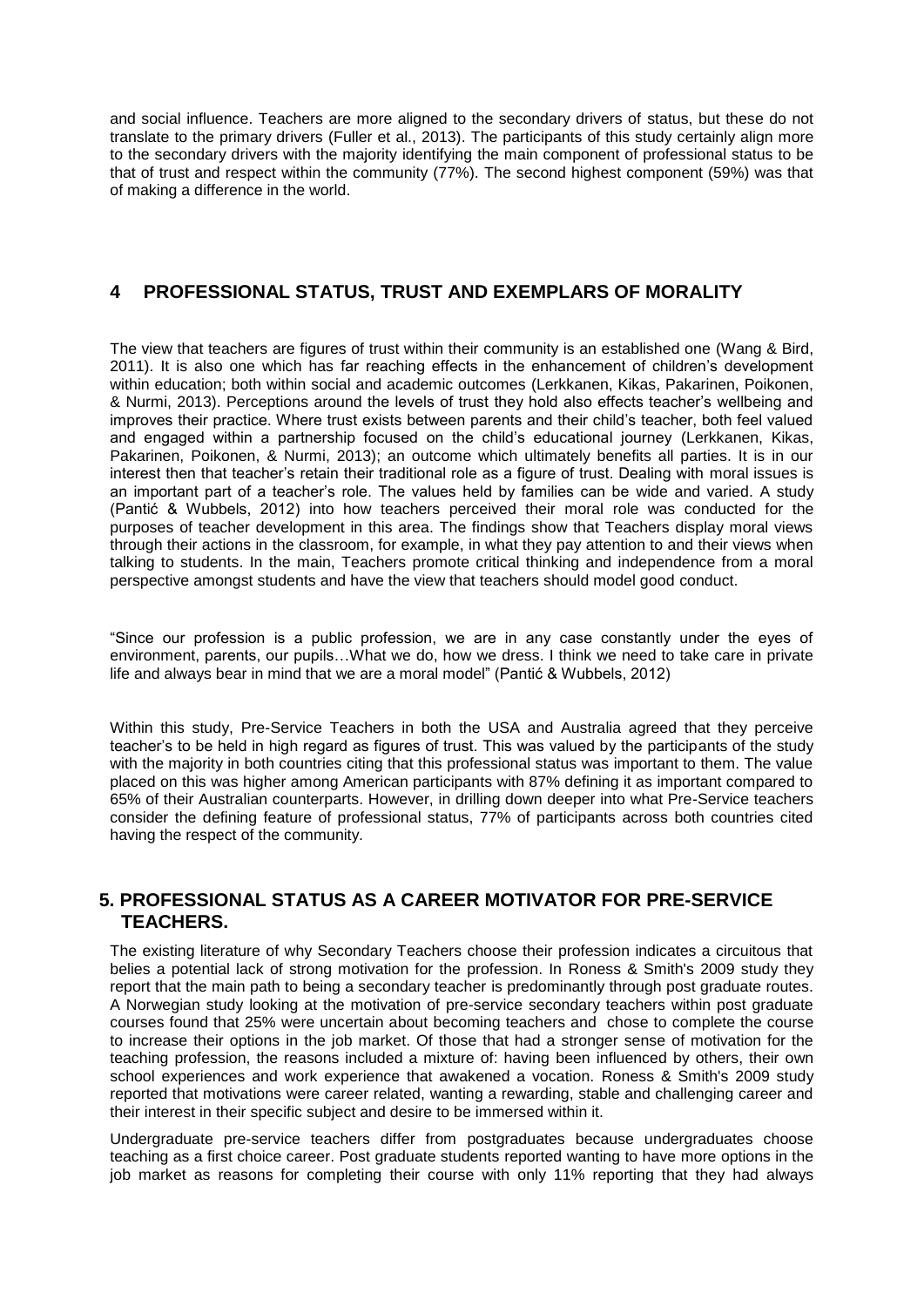wanted to be a teacher. Some post graduate students use the course as a stepping stone to another career such as educational psychology or further studies (Roness & Smith 2009).

However, amore recent study shows a more positive view stating that career switchers who enter a graduate diploma in secondary education tend to be more mature, professional and committed to their choice of teaching as a career. The motivations put forward by the participants of the 2012 Watt et al. study also include predominantly intrinsic drivers such as: engaging in a career, working with children, job security, positive influence on society and the opportunity to balance career with life (Watt et al., 2012)

Both Early Childhood and Primary Teachers are predominantly motivated by the desire to work with children and make a difference in their lives. However, Watt et al's study also found that ECE teacher have stronger beliefs in developmentally appropriate practices than teachers working with older age groups (2012). Previous research also shows that Pedagogical choices in terms of pedagogical instinct also play arole in whether a potential teacher chooses Early Childhood or Primary. Early Childhood pre-Service Teachers have more child-centred beliefs and are more in favour of play based and developmentally appropriate practices whereas primary Pre-Service teachers look forward to teacher directed lessons and activities. Early childhood students expressed a preference for a job in Kindy or pre-Kindy rather than in early primary possibly distancing themselves from pedagogies that don't align with their natural teaching instincts (File & Gullo, 2002)

The participants of this study were asked if they considered professional status when choosing whether to teach at an Early Childhood, Primary or Secondary level. The data shows that this was considered by a significant minority with 27% of the American participants and 25% of the Australian participants agreeing that this forms part of their decision making process.

#### **6. PRE-SERVICE TEACHERS VIEWS ON THE PROFESSIONAL STATUS OF TEACHERS ACROSS THE EDUCATIONAL AGE RANGES.**

In a UK study (Hargreaves et al., 2006) on teacher status it was found that men and women from the general public (n=1288) had different opinions about the status of primary and secondary teachers. Men were significantly more likely to rate secondary teachers as being of higher status while women were more likely to report no difference. When asked reasons for their answers, primary status was valued by women for its influence on children's lives, while secondary status was valued by both groups due to the level of qualifications and knowledge required, the workload involved and salary paid. These perceived differences between primary and secondary teachers are worthy of note because they may indicate lack of public awareness that the same qualifications are required to be a primary or a secondary teacher, and of primary teachers' equivalent workloads and salaries.

This difference in value placed on Teachers depending on the age range they teach has come through in other studies. Maloney (2010) reported that Early Childhood teachers have had to battle for recognition of their professionalism and in general, both historically and currently, they are not afforded the same professional respect as their colleagues who teach older age ranges.

The participants of this study do not agree. Participants across the age ranges and across both countries refused to agree that Primary and Secondary education was more important (92%). Similar large majorities (91% in Australia and 80% in America) did not agree that Early Childhood Teachers were less knowledgeable than their Primary or Secondary counterparts. Similarly both country's participants supported the statement that in their view, Early Childhood Teachers make the overall greatest contribution to a children's education, in the case of both countries minorities disagreed (26% in Australia and 31% in America). Significant majorities in both countries also dismissed the concept that Early Childhood is somehow an easy option within the teaching profession with only 18% of Australian participants and 7% of American participants agreeing with this sentiment. Both cohorts also stated clearly that they did not agree that Secondary Teachers made the greatest contribution to a child's learning with only 9% of Australian participants and 4% of American participant's thinking this.

However, the participant's, while supportive of both the importance of Early Childhood Teacher's knowledge and importance, were also aware that within general society, the professional status allocated to Early Childhood Teachers is less than that allocated to their colleagues who teacher higher age ranges. Only 16% of Australian participants and 25% of American participants disagreed with this statement. There was also strong support among participants that they would like to see this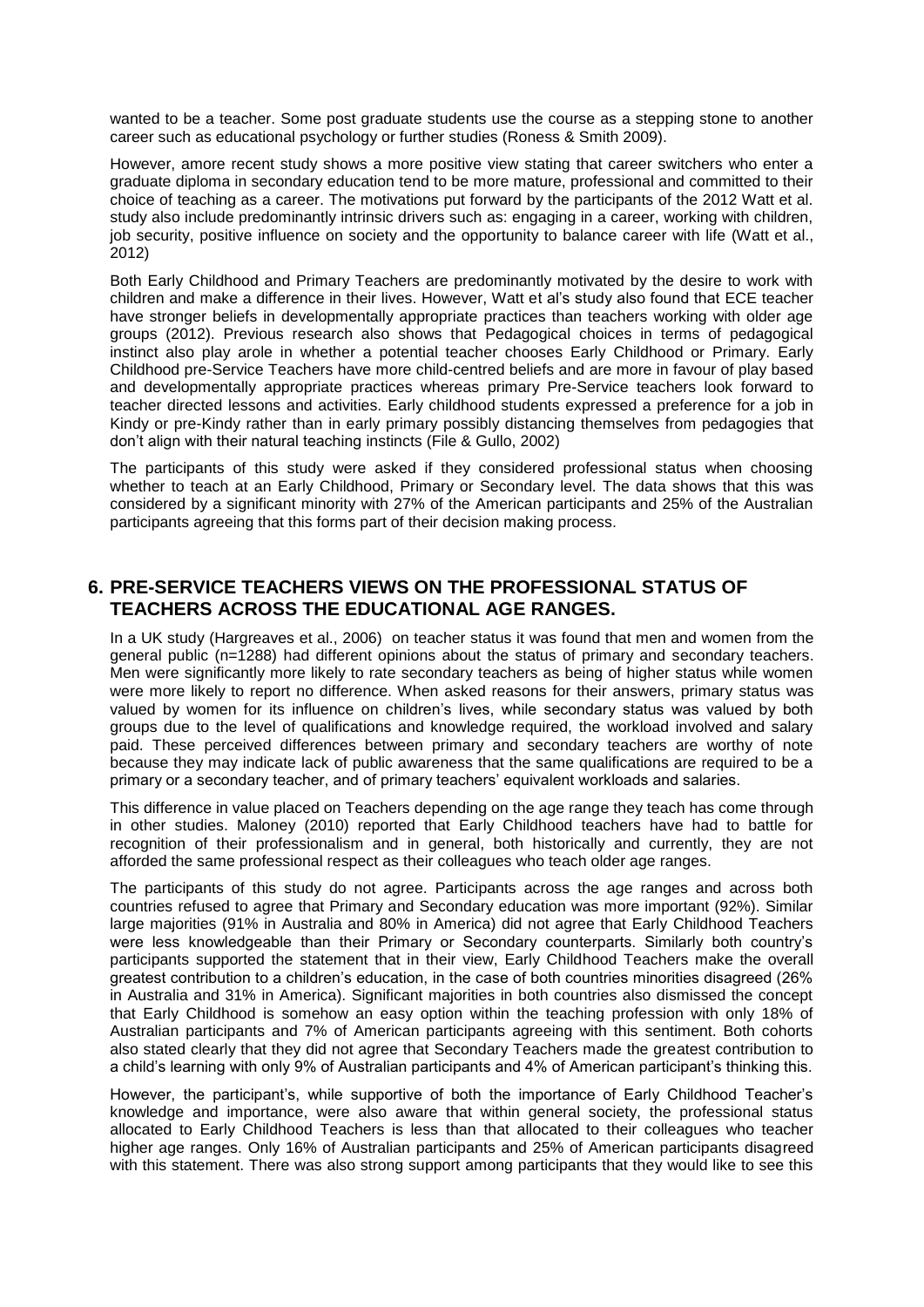changing. 63% of Australian participants and 70% of American participants agreed that this disparity needs to change.

#### **5 CONCLUSION**

Recent studies place Early Childhood Education at the heart of both academic and social outcomes for children (Sylva et al., 2012). These are measurable throughout life and impact not just on individual outcomes but collective outcomes that positively affect societies and economies (Schweinhart et al, 2005). Despite this, society views the Early Childhood Teacher as an inferior professional when compared to other teachers (Hargreaves et al, 2006; Maloney 2010). This study looked at the perception of Pre-Service Teachers access all age delineated age ranges (Early Childhood, Primary and Secondary) and two countries (Australia and America). The message they relate through their responses is clear and comparably aligned. They collectively can see the value their Early Childhood colleagues hold, they can see equivalence in skill and knowledge. They can also see at least equivalence in importance and workload. However, they agree that the allocated status is less and that this is an injustice and needs to change.

## **REFERENCES**

- [1] File, N., & Gullo, D. F. (2002). A comparison of early childhood and elementary education students' beliefs about primary classroom teaching practices. *Early Childhood Research Quarterly, 17*(1), 126-137.
- [2] Fuller, C., Goodwyn, A., & Francis-Brophy, E. (2013). Advanced skills teachers: professional identity and status. *Teachers and Teaching, 19*(4), 463-474.
- [3] Hargreaves, L., Cunningham, M., Everton, T., Hansen, A., Hopper, B., McIntyre, D., . . . Rouse, M. (2006). The status of teachers and the teaching profession: Views from inside and outside the profession. *Interim Findings from the Teacher Status Project,*
- [4] Lerkkanen, M., Kikas, E., Pakarinen, E., Poikonen, P., & Nurmi, J. (2013). Mothers' trust toward teachers in relation to teaching practices. *Early Childhood Research Quarterly, 28*(1), 153-165. doi:10.1016/j.ecresq.2012.04.005
- [5] Neuman, W. (2011). Social research methods: Qualitative and quantitative approaches.  $(7<sup>th</sup>)$ ed.). Boston, MA: Pearson/Allyn & Bacon.
- [6] Pantić, N., & Wubbels, T. (2012). The role of teachers in inculcating moral values: operationalisation of concepts. *Journal of Beliefs & Values, 33*(1), 55-69. doi:10.1080/13617672.2012.650030
- [7] Papakonstantinou, A., Martinez, D., & Desiderio, M. (2010). Teaching: A Job or a Profession? The Perceptions of Educators. *The Educational Forum, 74*(4), 289-296. doi:10.1080/00131725.2010.507095
- [8] Roness, D., & Smith, K. (2009). Postgraduate Certificate in Education (PGCE) and student motivation. *European Journal of Teacher Education, 32*(2), 111-134. doi:10.1080/02619760902778982
- [9] Rothland, M., & König, J. (2012). Motivations for choosing teaching as a career: effects on general pedagogical knowledge during initial teacher education. *Asia-Pacific Journal of Teacher Education, 40*(3), 289-315. doi:10.1080/1359866X.2012.700045
- [10] Schweinhart, L. J., Montie, J., Xiang, Z., Barnett, W. S., Belfield, C. R., & Nores, M. (2005). *Lifetime effects: The HighScope Perry Preschool study through age 40*. (Monographs of the HighScope Educational Research Foundation, 14). Ypsilanti, MI: HighScope Press
- [11] Teddlie, C., & Tashakkori, A. (2009). Foundations of mixed methods research: Integrating quantitative and qualitative approaches in the social and behavioural sciences. California: **SAGE**